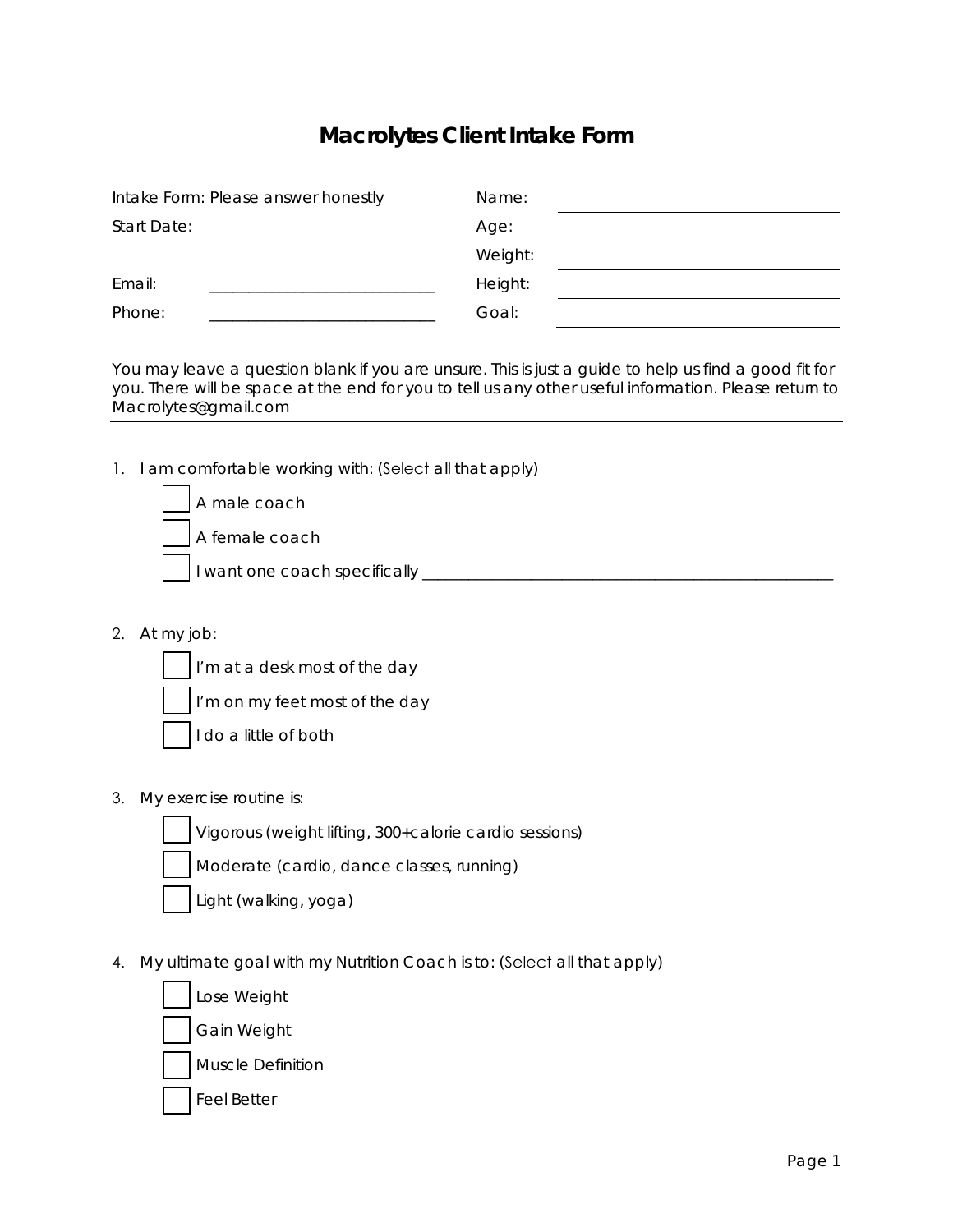5. My biggest food indulgence is: (Select all that apply)



6. What makes me struggle the most with my weight is: (Select all that apply)



7. Are you taking medications?



8. I would be happiest with: (Select all that apply)



A strict diet and meal plan

- Flexible eating where no food is off limits
- Nutrient Timing to get the most out of my workouts
- 9. I am comfortable using/operating: (Select all that apply)



MyFitnessPal App on my smart phone

**FaceBook** 

FaceTime

10. My commitment level is:

a. 100% Weekdays only

I start off good at first, then burn out